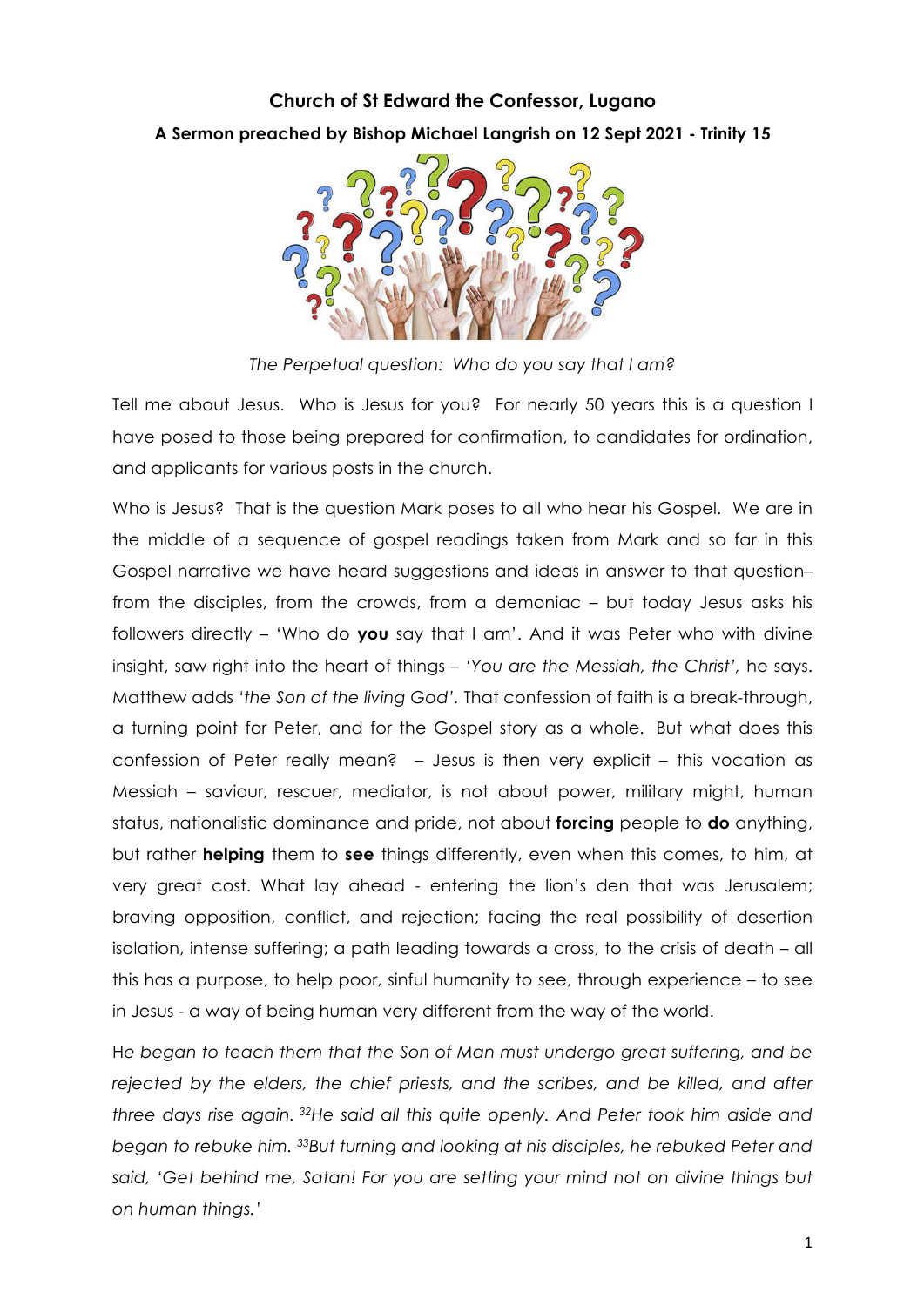And isn't that so extraordinary? The one person who had seemed to grasp the true significance of Jesus, is now the one who, from Jesus, receives a rebuke. But note what the text says – It was in turning and looking at **all** the disciples, that Jesus rebuked Peter, and in such strong terms too - calling him 'Satan' no less. It doesn't come much stronger than that. Having only just had the insight to answer the question once: *Who do you say I am?* Peter is now forced to face it and answer it again, as the circumstance ahead become a bit clearer, and not to his taste. But it is evident that this question is not for Peter alone – it is for **all** the disciples, you and me too.

*'You are the Christ'* – the words may come easily enough, but in any particular circumstances, especially those we may find uncomfortable or not like, then what does the answer mean then, what is its cash value, now?

I love the Peter of the Gospels. I love his decisiveness, his big-heartedness, his impetuosity. When Jesus walked on the water, Peter got out of the boat to go to him – I think that's brilliant, even if he did take his eye off the ball as I suspect many of us would have done too. On the Mount of Transfiguration, it was Peter who responded to the vision of Jesus with Moses and Elijah with that spontaneous – *'Lord, how good it is to be here'*, even if in then trying to perpetuate the moment with the suggestion of building little huts, he was again not quite getting the point. And then in the Garden of Gethsemane he mis-understood Jesus' opaque words about taking up swords and lashed out – wrong! – and is rebuked yet again, but at least he thought he was being obedient, at least he was a man who sincerely tried!

Peter had to learn that discipleship, which begins with a turning from self to follow Jesus, doesn't stop at that point. It goes on; it continues with turning afresh to Christ, constantly over and over again; in different circumstances, facing and answering that same crucial question. *'Peter who do you say that I am? – Now?* What do I mean for you here, in this place, at this moment, in these relationships, right now?

And so it is also with you and me. We make statements about our faith in Jesus; then we blow it in how we behave: the mistakes we make, the promises we forget, the times we show just how little we really understand. But Jesus is still there, gently, but insistently, pressing the question over and over again. *'Who do you say I am?*' It's time to take stock and turn back to me once more.

And of course, it is often said that the longest and darkest hour is the one just before the first ray of dawn. So, Peter, in the courtyard of the High Priest experiences that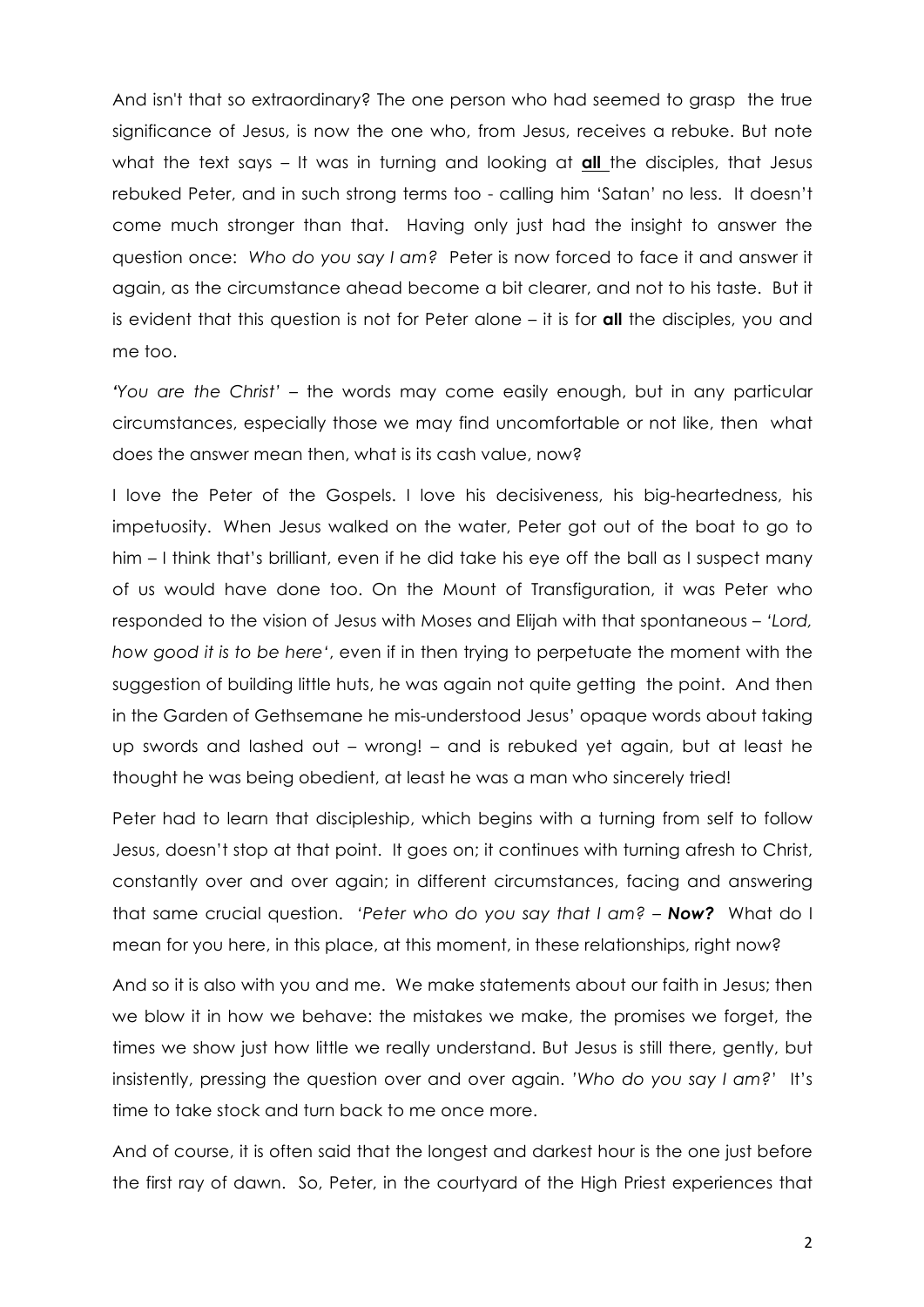fateful moment, in his three-fold denial of Jesus, the final words passing his lips as a cock crows. It is the harbinger of dawn, but Peter cannot see the light for tears. Do you remember how at the Last Supper Jesus had predicted this, but concluded, *'And Peter, when you have turned again, strengthen your brothers and sisters'.* And so, only days later, after that dreadful betrayal on crucifixion's morn, Peter at the start of another day experienced that magnificent yet searching restoration, and a firmly putting back on the path of faith once more. On the beach by the sea of Galilee, again comes a question: *Simon do you love me?* Who do you **now** say that I am? And then that marvellous trust by Jesus in this constantly falling man: *'Feed my lambs', 'Tend my sheep', 'Feed my sheep',* and then he repeats the first words Peter heard at the beginning in Galilee, *'Follow me'* and Peter turns yet again, from failed disciple in a broken and scattered band, to take his place as new leader of the resurrection community filled with faith and hope.

And so Peter's story and his constantly having to face the question the all important question still went on. In the Acts of the Apostles Peter, now filled with the Holy Spirit of Pentecost, was arrested and flogged three times. The Acts of the Apostles records 9 of his sermons, a sign surely of his magnificent preaching ability; and yes, there were disputes, and Peter is still far from perfect, and yet he gave such sacrificial, magnificent, whole-hearted leadership, and each time answering, in the reality of his life, that same echoing question: *Peter who do you at this moment say that I am?*

And in this he gives us a clue to all Christian discipleship – yours and mine. The invitation *'Follow me'* comes to each and everyone of us. And we follow because like Peter we recognise that Jesus has the words of eternal life. We are here this morning, presumably, because we have experienced his light, tasted his goodness, as we do in each Eucharist, and we too have heard in our hearts his voice, as I hope we expect to do week by week too. And yet, in many little ways, and sometimes in pretty big ways, we too get it wrong, mess it up, fail to listen and so misunderstand, turn away from him who is our life and joy and crown, and prefer the easy life, and the ways of the world, to the path of the cross. Yet still over and over again the question comes. *'Who do you say I am?' – in these circumstances right now? And how is your answer reflected, for others to see, in the way you are living your life, conducting your affairs, relating to other Christians, and working – or not – for the Common Good?*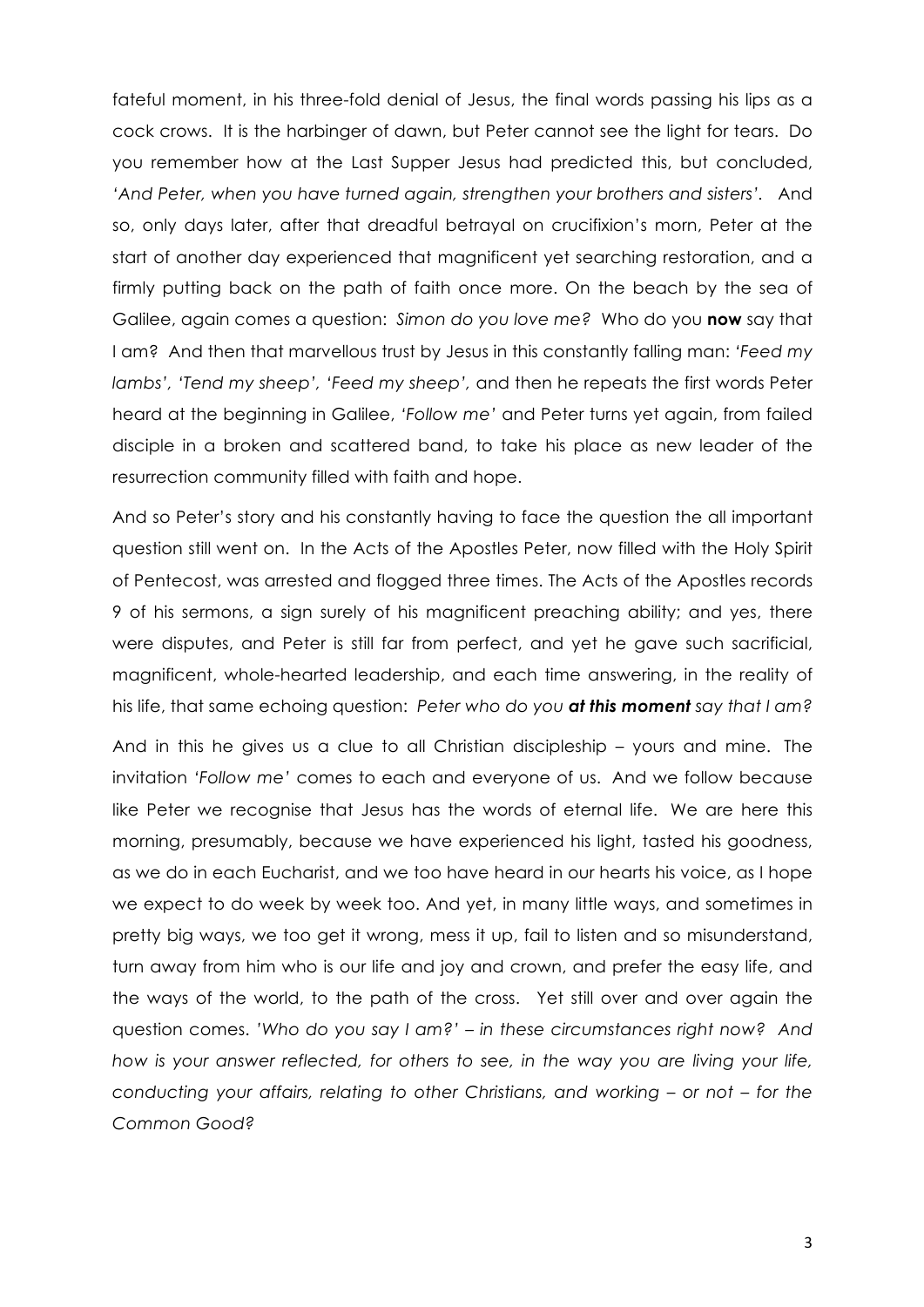So much in the normal Christian life is, or at least ought to be, about developing the habits and patterns that enable us to go on giving this answer: *'Despite everything, Jesus, despite all my failure, you still are the Messiah, my Saviour, my friend, my Lord*. *And with your grace I too – like Peter - will be turned again'*. The Scriptures, the life of prayer, being together in Church and in worship, the training of our minds and wills in godliness, these should all help us to 'turn away from sin, and be faithful to Christ'- as we pray on Ash Wednesday, but in reality, have to live out every day.

There is a beautiful traditional story from the Early Church. In about AD 64 in Rome, a terrible persecution of the Church broke out under the Emperor Nero. Many houses of believers were burned, and the Christians begged their Leader and Apostle to leave the city for his own safety. Peter, now an old man, and perhaps reluctantly, trudged out of the city along the Appian Way. Suddenly, he met Jesus, walking towards the city. He said the famous words now immortalised by a Church building, *Quo vadis, Domine*? Where are you going, Lord? *'I am going to Rome',* said Jesus, *'to die for you – once more'*. In effect Peter is being asked yet again*: 'Who do you say that I am now?'* According to the story: Peter right then turned, and returned to Rome, there to die a martyr's death, tradition telling us - by crucifixion, although he asked to be crucified upside down, as a sign of his unworthiness – but what an amazing answer to the question that had so formed his life. *'Follow me'* was therefore entirely fulfilled. The meaning is in the turning. *'Who do you say I am?* The answer is in the living.

Let me end where I began. A few weeks ago, I was asked to give a talk to a group of people in training as church pastoral assistants. At the end, as usual, I asked if they had any questions. I then said: Now I have a question too. Who is Jesus for you? There was a long silence. Eventually someone timidly replied: "He's my Saviour'. Alright then, I said, tell me a story from your own life which illustrates just what that means?

Whatever we say when we come to church week by week: Jesus is Lord; Jesus is Saviour; Jesus is guide; Jesus is friend; there will come a time when we meet him face to face and he will ask: 'Was I really? What did that mean? Tell me a story – about what those words have really meant for you'. For in the end, it is in our daily lives that the answer – No, the answers - to the question *'Who do you say that I am?'* will really be found.